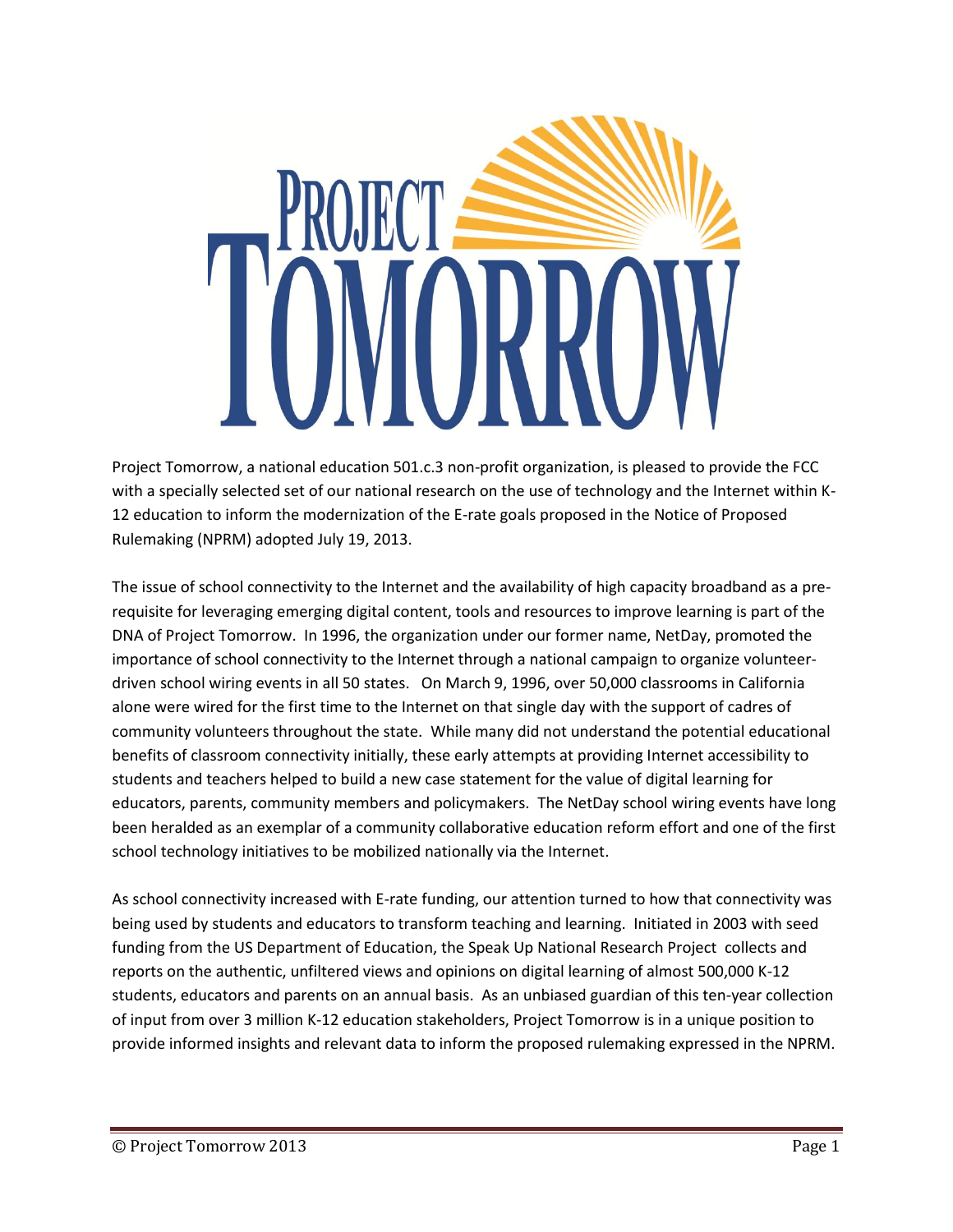The Speak Up data findings in combination with our consultative and evaluative work with K-12 schools and districts nationwide on their digital learning plans and initiatives provides three views for the FCC:

- information on the current state of digital learning and connectivity in our nation's school
- Information on the change in the views of students, educators and parents over the past ten years
- Information on the aspirations of these same key stakeholders for leveraging digital content, tools and resources for enhanced leaning and student achievement.

The Speak Up data that is provided at this time is primarily aimed at addressing the questions posed in Goal 1 of the NPRM. The Speak Up data provided represents the views of over 364,000 K-12 students, 39,000 parents, 56,000 teachers and librarians, and 6,000 administrators from over 8,000 schools and 2,400 districts nationwide who were polled in fall 2012. While the data covers a wide spectrum of issues pertinent to digital learning, specifically, we have identified Speak Up data findings to illuminate the following topics within the NPRM:

- 1. Current value and usage of digital content, tools and resources within K-12 education
- 2. Current perspective of education stakeholders on the capacity of Internet connectivity in the school
- 3. Current status of school and district budgets and the relationship of that status to funding for connectivity
- 4. Current status of students' out of school access to the Internet and the role of 3G/4G connectivity via mobile devices
- 5. Aspirations of education stakeholders for digital learning and communications, and specifically the usage of digital content, tools and resources that will demand high capacity broadband

All of the Speak Up data findings are provided in summary format. More detailed information is available upon request.

### **1. Current value and usage of digital content, tools and resources within K-12 education**

Parents of school aged children and district administrators place a very high value on the role of digital learning within education, and that value proposition has steadily increased over the past few years as demonstrated by the increase in the number of stateholders who view technology as *extremely important* to students' education and future success.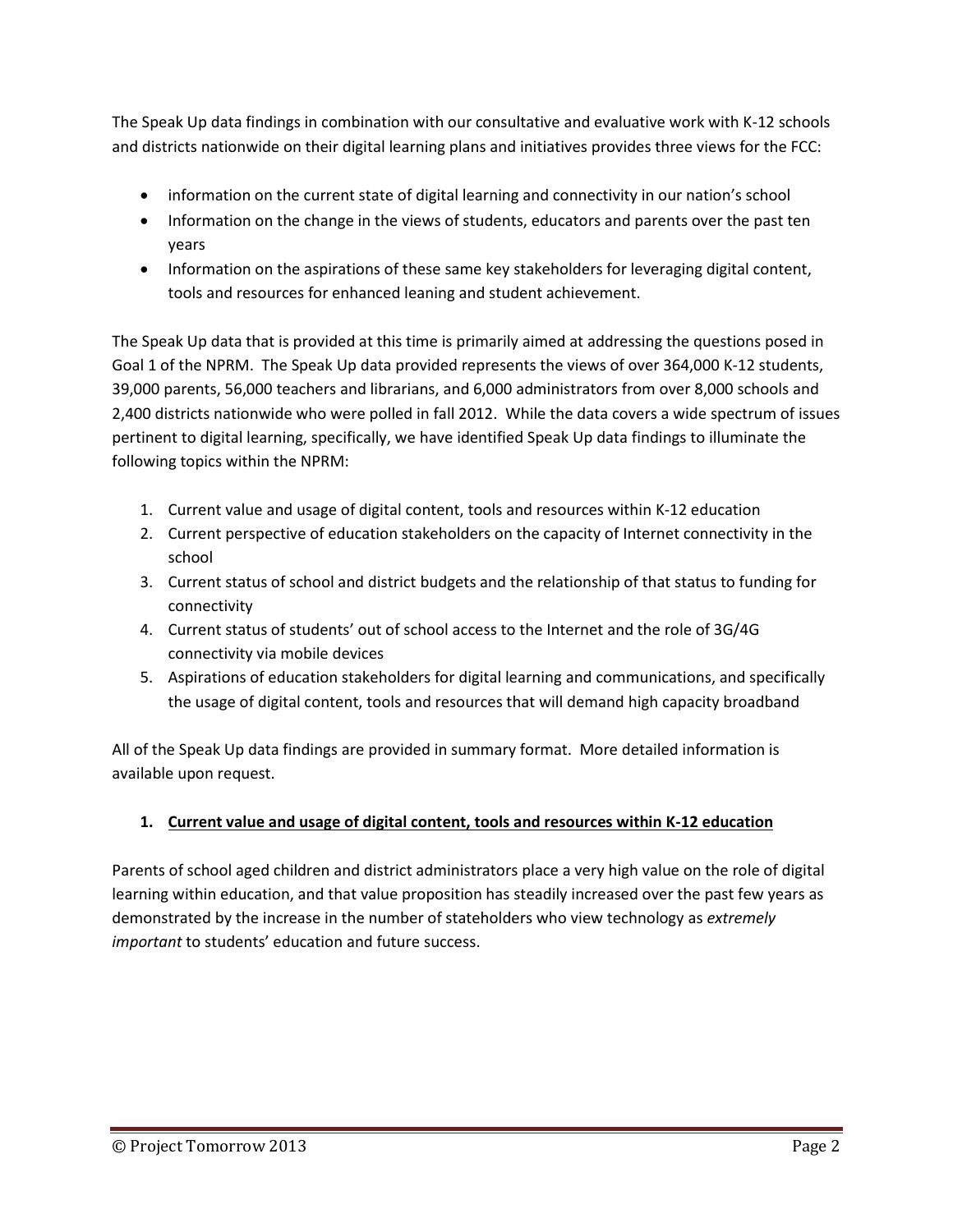Table 1: How important is the effective use of technology in education to student success? Administrator and Parent Views – 2008 vs. 2012



© Project Tomorrow 2013

When asked to identify the school reform initiatives that they believe would have the greatest impact on increasing students' college and career readiness, 52 percent of district administrators in 2011 called for leveraging technology more effectively. By comparison, only 34 percent of those administrators chose implementation of Common Core standards, 22 percent selected increasing AP classes at high school and 15 percent proposed lengthening the school day or school year; all popular initiatives promoted by various education reform groups. The strong value proposition of the administrators on the potential of technology indicates their readiness to support greater integration of these digital assets into instruction.

Correspondingly, teacher usage of various digital content, tools and resources has increased significantly in recent years per a longitudinal review of the Speak Up data and this also indicates a sea change in terms of teachers' acceptability and comfort with using technology within their classroom. These examples of increased teacher usage of technology to support their own professional development are especially significant as that indicates a highly personalized value proposition.

- Teacher participation in professional online communities increase of 76% from 2007 to 2013
- Teacher participation in video conferences and webinars increase of 160% from 2008 to 2013
- Teacher participation in online professional development courses increase of 24% since 2008

## **2. Current perspective of education stakeholders on the capacity of Internet connectivity in the school**

When asked to identify the greatest technology challenges facing their district, technology leaders note their concerns about Internet connectivity and bandwidth to support this evolving increase in teacher usage in the classroom of digital content. Technology leaders' concern about high capacity bandwidth increased 160 percent from 2010 to 2012.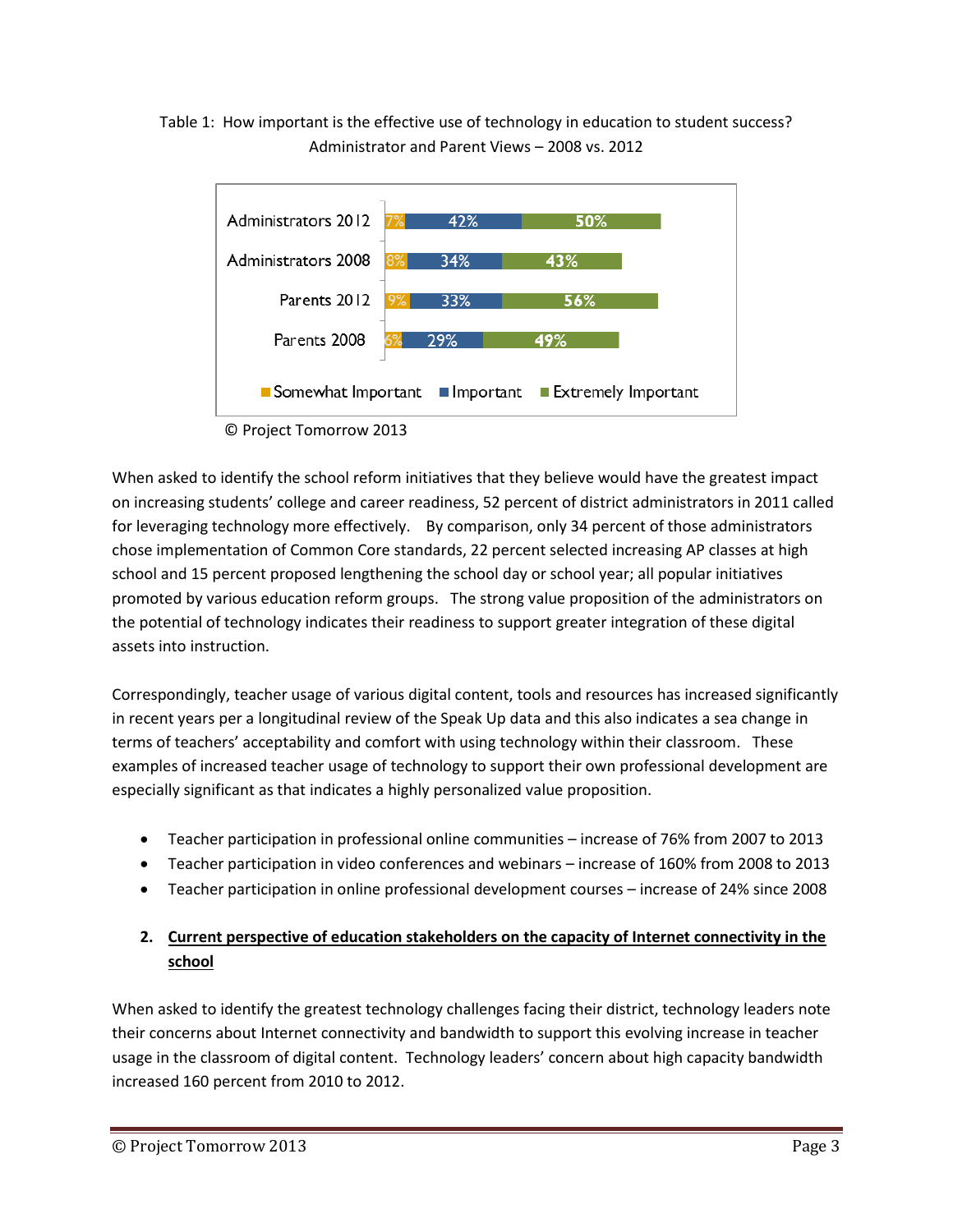This same concern is shared by district and school site administrators. Over one-third of both groups indicated that inadequate bandwidth to support digital learning was a primary obstacle they faced in thinking about expanding the use of digital content, tools and resources within their school classrooms. Similarly, teachers noted the same issue as well as related issues in talking about the obstacles they face trying to use technology at their school. When asked about what prevents them from using technology at school to support student learning:

- 37 percent of teachers noted a concern about technology and Internet reliability in their school
- 26 percent specifically named inadequate Internet connectivity as the culprit
- 55 percent stated that the lack of available computers to use dampened their enthusiasm or willingness to engage in digital learning.

Teacher and administrator concerns are well founded. The bottom line is that as demand increases for the use of more digital tools and content in the classroom, the vast majority of districts are facing a serious bandwidth capacity problem. Only 15 percent of school districts say that they have enough bandwidth capacity to support their instructional needs; and 71 percent of districts either have current problems with bandwidth issues or are concerned about the impact of implementing more digital content on their capacity.



Chart 1: Do you have enough bandwidth to support instructional use of digital content in your district?

© Project Tomorrow 2013

This connectivity crisis in combination with the increases in teacher usage and parental and administrator values provides a case statement around the increased demand for high capacity broadband , a tidal wave of demand that is not going to subside and should be addressed from both a funding and policy perspective.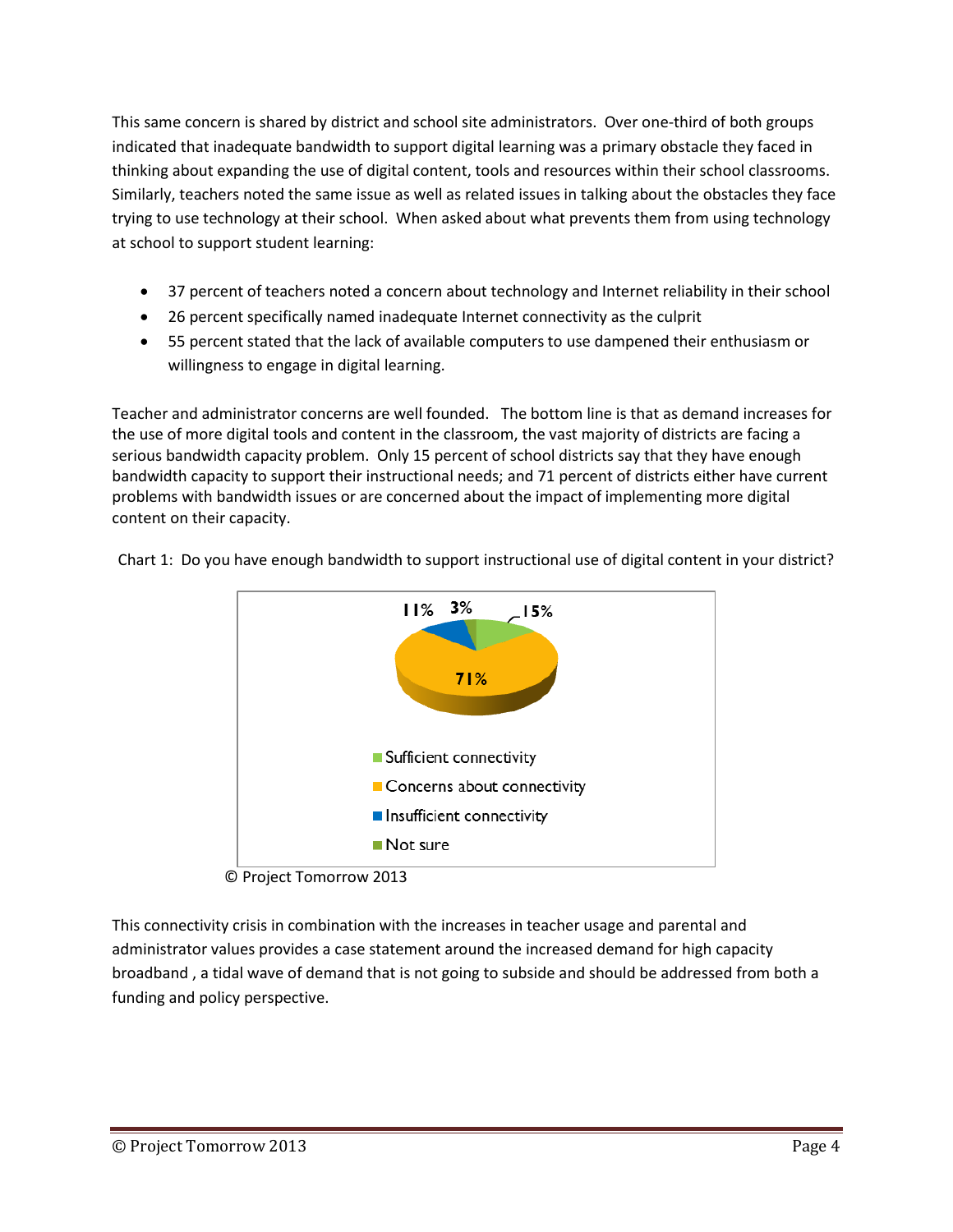#### **3. Current status of school and district budgets and the relationship of that status to funding for connectivity**

Most the school districts in the United States continue to face budget challenges. And despite recent high profile calls for increased investment in technology to support learning, district education technology budgets continue to feel the after effects of the recession. When asked to evaluate the current state of their technology budgets, 58 percent of technology leaders said that their budgets were less than in 2008.





Due to this financial quagmire, technology leaders say they are postponing new projects (37 percent), cutting back on projects (22 percent) or applying for additional E-rate funding (20 percent). Almost half of all technology leaders are simply maintaining the status quo. This means that despite the new interest by teachers, administrators and parents in digital content, tools and resources, their school and district technology budgets have no or very limited financial capacity to provide classrooms with new technology to support learning.

## **4. Current status of students' out of school access to the Internet and the role of 3G/4G connectivity via mobile devices**

Parents and educators are very interested in how to effectively leverage new mobile devices such as tablets and smartphones to improve learning opportunities. Specifically, they see these devices as providing a unique way to extend learning beyond the school day and to provide opportunities especially for students that are underperforming to receive just in time remediation support through their mobile devices. A majority of parents (50 percent), teachers (55 percent) and administrators (64 percent) say that one of the most significant benefits of mobile learning is this ability to extend learning from the school to the home.

However, the reality is that 6 percent of high school students in Grades 9-12 still do not have home Internet access and an additional 10% of high school students say their connection is slow or dialup.

<sup>©</sup> Project Tomorrow 2013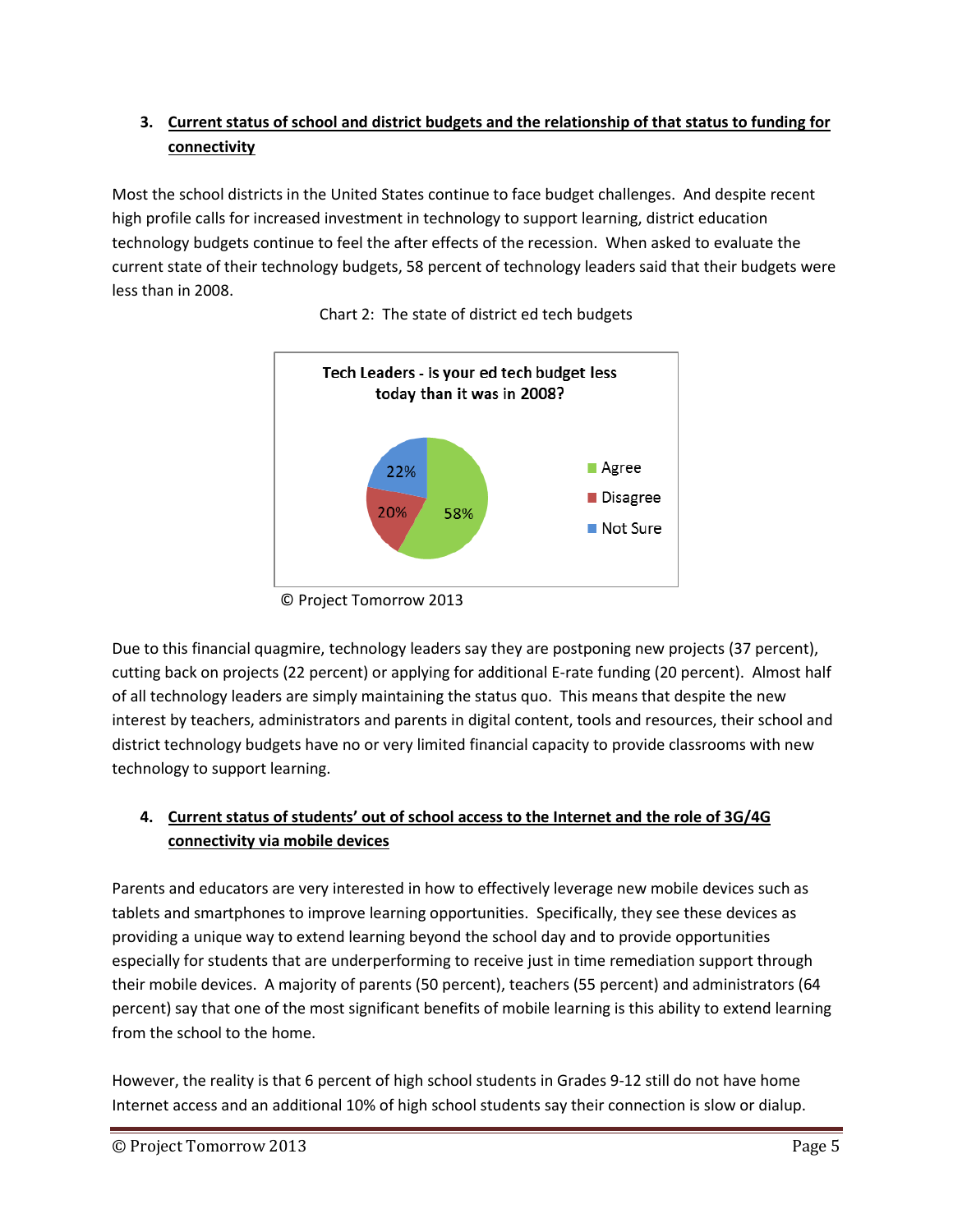From our study of this over the past 10 years, we have seen no change in these statistics. The impact of this on the classroom is significant. In a typical high school classroom of 30 students, it is conceivable that 5 of those students do not have adequate Internet connectivity outside of school to support the digital homework that their teachers may be assigning. This reality is not lost on the teachers or the administrators. Two-thirds of teachers say concern over students' lack of home Internet access is an obstacle to their greater use of digital content, tools and resources in the classroom. And 45 percent of administrators say that digital equity concerns like this are a major challenge within their district.

Many students, including those without home Internet access, are turning to their mobile device's 3G/4G capabilities to provide them with access to online digital resources. Already, 68 percent of high school students say that their access to the Internet is through a mobile device. For today's students, learning is a 24/7 enterprise with the formalized school environment being only a small fraction of their day. Mobile devices with Internet connectivity is now a part of that learning enterprise.

# **5. Aspirations of education stakeholders for digital learning and communications, and specifically the usage of digital content, tools and resources that will demand high capacity broadband**

District leaders have a clear idea as to how they would use the high capacity broadband if it was available and affordable. A majority of district administrators say that, with that level of connectivity, their schools could better utilize online curriculum, increase the use of multi-media content in the classrooms and increase the use of video resources.

Thinking on a broader scale, we asked administrators as well as parents to envision the ultimate school for today's students and to identify the technology components that would be essential in that ultimate school. Parents and administrators support many of the same tools and resources. Not surprisingly, these tools and resources are dependent upon high capacity bandwidth in the school to be effective and meaningful in a classroom environment.

|                                                                                         | Parents | <b>District</b><br>Administrators | Principals |
|-----------------------------------------------------------------------------------------|---------|-----------------------------------|------------|
| Digital content such as videos,<br>animations, simulations etc.                         | 50%     | 63%                               | 57%        |
| Laptops or tablets for every<br>student to use                                          | 44%     | 50%                               | 52%        |
| Online textbooks that leverage a<br>wide variety of digital tools                       | 56%     | 62%                               | 54%        |
| School portal and websites that<br>are rich in information about<br>student achievement | 51%     | 41%                               | 43%        |
| © Project Tomorrow 2013                                                                 |         |                                   |            |

Table 2: Wish list for the ultimate school – placing future new demands for high capacity connectivity